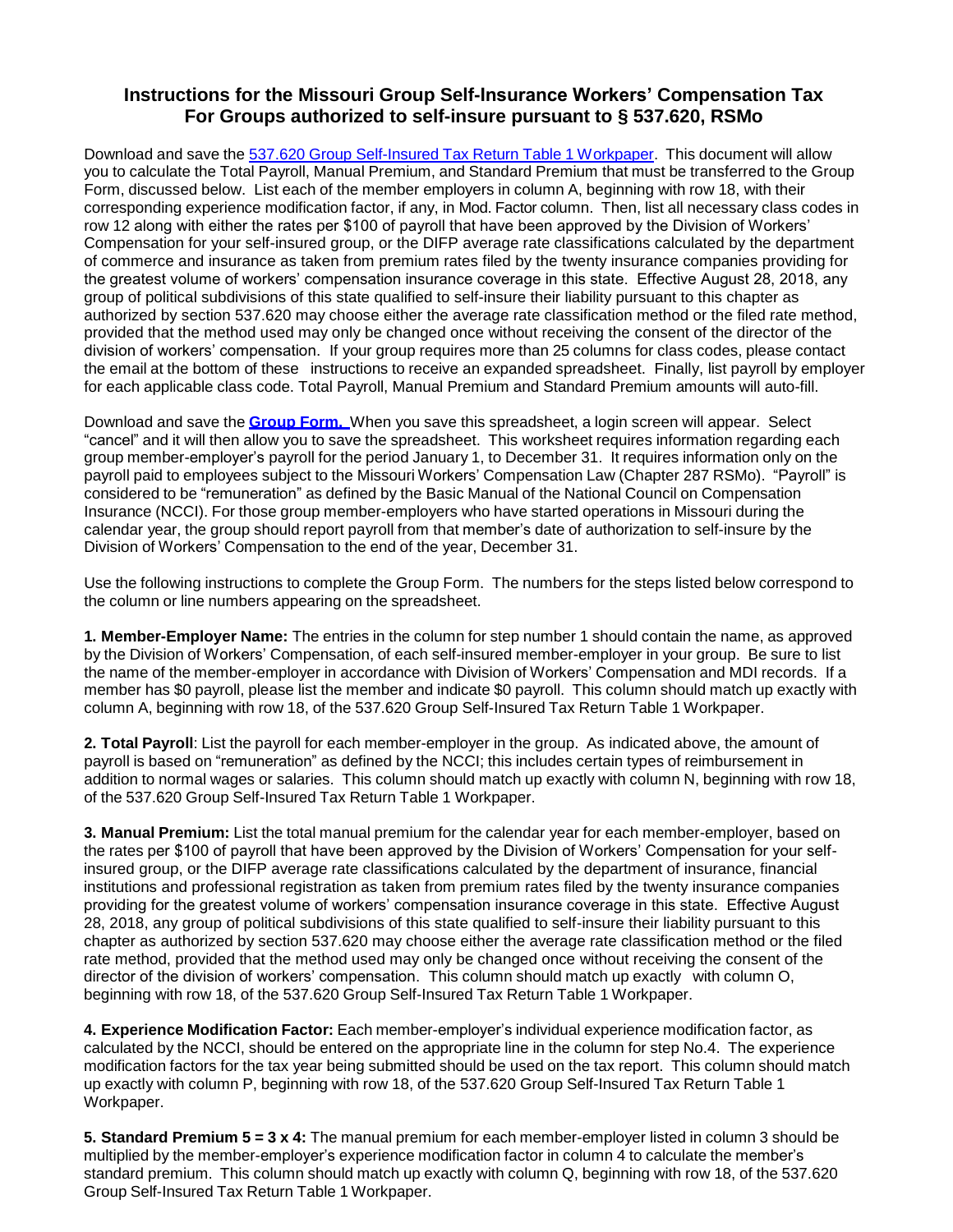**6. Expense Constant (if any):** This reflects the expense constant submitted by the group and currently on file with the Division of Workers' Compensation. The same value should be entered for every member in this column. If the group has not filed an expense constant with the Division of Workers' Compensation for approval, no expense constant may be entered on the worksheet. This input can only be positive.

**7. Other Surcharge(s) (if any):** This reflects the surcharges submitted by the group and currently on file with the Division of Workers' Compensation. If the group has not submitted surcharges to the Division of Workers' Compensation for approval, no surcharge may be entered on the worksheet. *See* 8 CSR 50-3.010(8)(B). This input can only be positive.

**8. Premium Discount(s) (if any):** This amount should reflect the premium discount submitted by the group and currently on file with the Division of Workers' Compensation. If the group has not submitted a discount schedule to the Division of Workers' Compensation for approval, no discount should be entered on the worksheet. The total discounts for any individual member shall not exceed twenty-five percent (25%). *See* § 287.280.3, RSMo, and 8 CSR 50-3.010(8)(A). This input can only be positive, but will be subtracted from the standard premium.

**9. Member Premium 9 = 5 + 6 + 7 - 8:** Add the amounts in column 5, column 6, and column 7; subtract the amount in column 8 to calculate the Member Premium.

**10-13. Totals:** Add the amounts in column 2 to calculate the total payroll (item 10); add the amounts in column 3 to calculate the total manual premium (item 11); add the amounts in column 5 to calculate the total standard premium (item 12); add the amounts in column 9 to calculate the total member premium (item 13).

**14. Audit Premium:** Any additional or return premium from the most recent prior policy period should be added to or subtracted from the total member premium (item 13). This input can be positive or negative.

**15. Retro Premiums**: All retrospective premiums not previously reported for the prior policy period should be added to the total member premium (item 13). This input can only be positive.

**16. Dividends Paid:** All surplus distributions (e.g., dividends) paid in calendar year should be subtracted from the total member premium (item 13). This input can only be negative, but will be added to the total member premium.

**17. Other ( ):** This space is reserved for any other credits or surcharges that apply to the group self-insurance trust, such as the Missouri Contractor's Credit Program. Any additional or return premiums should be added to or subtracted from the total member premium (item 13). This input can be positive or negative.

**18. Total Group Premium:** Add the entries on lines 14, 15, 16, and 17 to the total member premium (item 13) to calculate the total group premium.

**19. WC Administrative Tax:** To compute the annual workers' compensation administrative tax multiply the calendar year total group premium in line 18 by the annual rate, and enter the result on this line. The result is the amount of workers' compensation premium tax that is owed by your group for this tax year, rounded to the nearest whole dollar.

## **\*\*The Total Payroll should be entered on the Premium Tax Report. \*\*The WC Administrative Tax should be entered on the Premium Tax Report.**

Now you need to Login to your Self-Insured Workers' Compensation Web Portal. The Web Portal is located at the following link Self-Insured Workers' [Compensation](https://apps.dci.mo.gov/SIWorkComp/Login.aspx) Web Portal. Once you login you will be able to File Group-Table 1 and change your account settings.

In addition to the above instructions, you must mail hard copies of the 537.620 Group Self-Insured Tax Return Table 1 Workpaper and Group Form spreadsheet files, as well as a copy of the current Experience Modification Factor to the Division of Workers' Compensation. Their mailing address is:

Division of Workers' Compensation P.O. Box 58 (Overnight: 3315 W Truman Blvd) Jefferson City, MO 65102-0058 (Overnight: 65109)

Electronic copies of the 537.620 Group Self-Insured Tax Return Table 1 Workpaper and Group Form spreadsheet